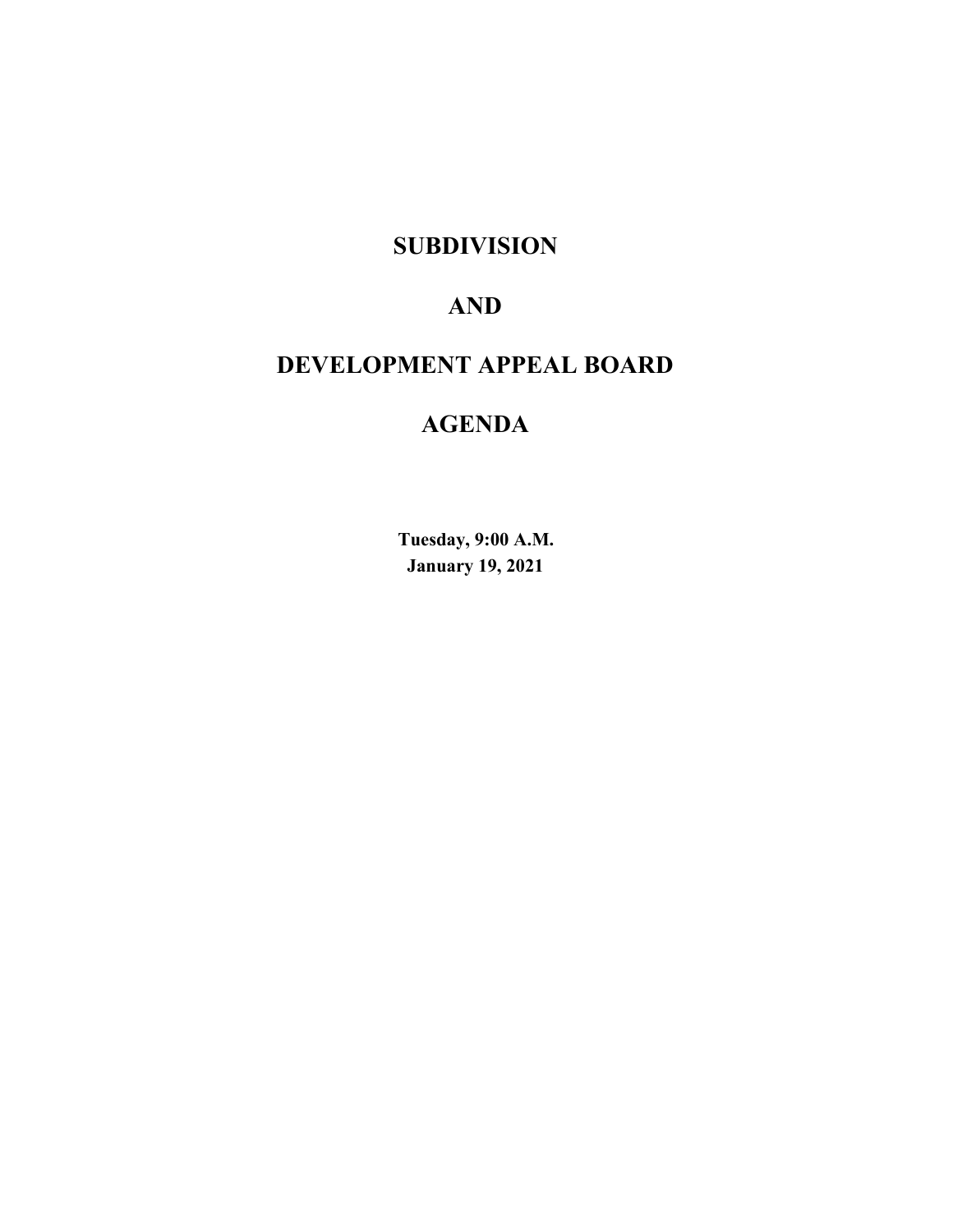| $9.00 \text{ A M}$ | $SDAB-D-21-018$ |                                                                                                                                                                                                           |
|--------------------|-----------------|-----------------------------------------------------------------------------------------------------------------------------------------------------------------------------------------------------------|
|                    |                 | Operate a Major Home Based Business<br>(UPLIFTING SERVICES - Administration office)<br>for a general contractor). Outdoor storage of a<br>trailer only during the winter. Expires on<br>December 11, 2025 |
|                    |                 | 735 - Wheeler Road West NW<br>Project No.: 379180541-001                                                                                                                                                  |
| NOTE:              |                 | Unless otherwise stated, all references to "Section numbers" in this Agenda<br>refer to the authority under the Edmonton Zoning Bylaw 12800.                                                              |

### **SUBDIVISION AND DEVELOPMENT APPEAL BOARD**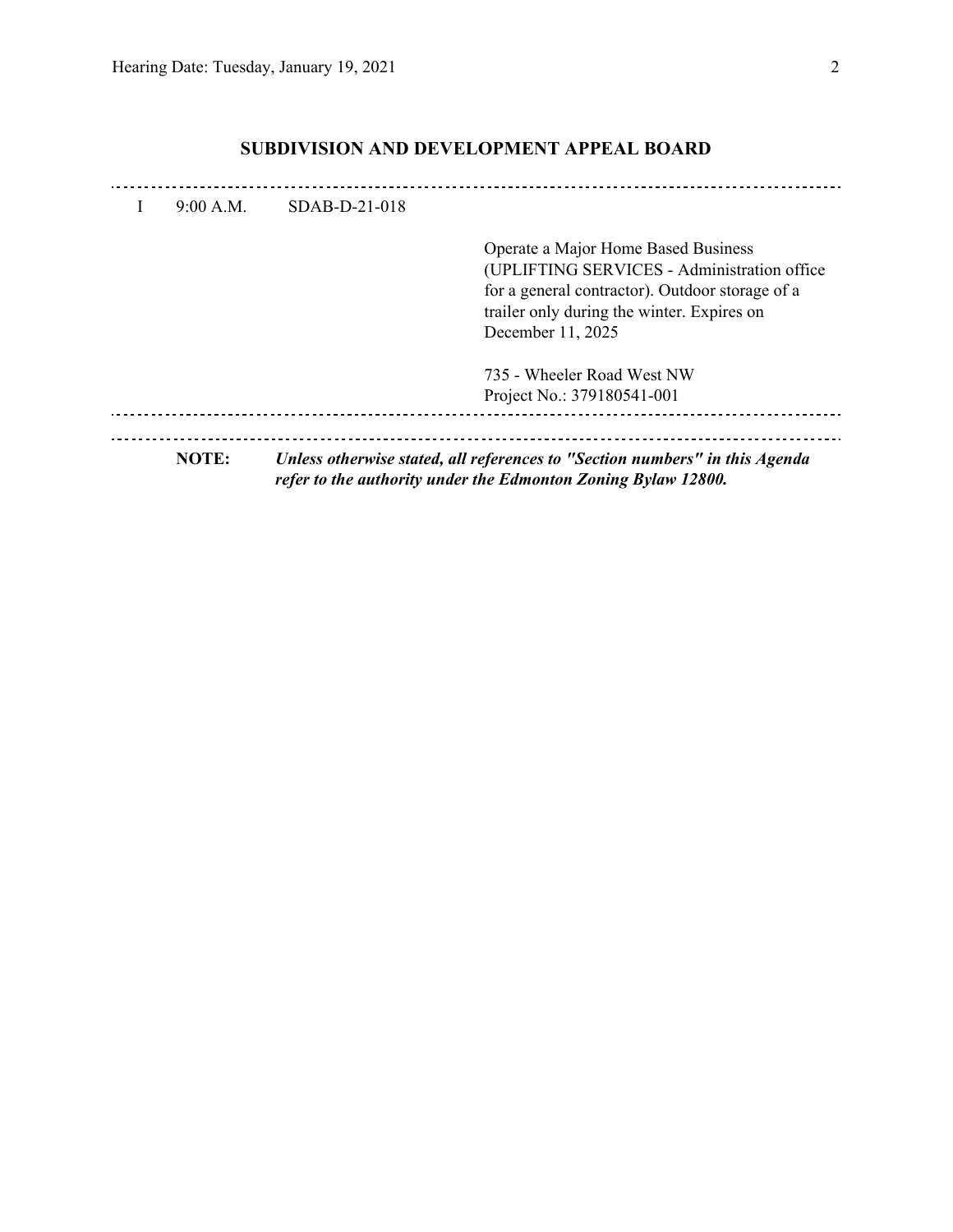### **ITEM I: 9:00 A.M. FILE: SDAB-D-21-018**

| AN APPEAL FROM THE DECISION OF THE DEVELOPMENT OFFICER |                                                                                                                                                                                                       |  |  |  |  |
|--------------------------------------------------------|-------------------------------------------------------------------------------------------------------------------------------------------------------------------------------------------------------|--|--|--|--|
| <b>APPELLANT:</b>                                      |                                                                                                                                                                                                       |  |  |  |  |
| <b>APPLICATION NO.:</b>                                | 379180541-001                                                                                                                                                                                         |  |  |  |  |
| <b>APPLICATION TO:</b>                                 | Operate a Major Home Based Business (UPLIFTING<br>SERVICES - Administration office for a general<br>contractor). Outdoor storage of a trailer only during the<br>winter. Expires on December 11, 2025 |  |  |  |  |
| <b>DECISION OF THE</b>                                 |                                                                                                                                                                                                       |  |  |  |  |
| DEVELOPMENT AUTHORITY:                                 | Approved with conditions                                                                                                                                                                              |  |  |  |  |
| <b>DECISION DATE:</b>                                  | December 11, 2020                                                                                                                                                                                     |  |  |  |  |
| <b>DATE OF APPEAL:</b>                                 | December 22, 2020                                                                                                                                                                                     |  |  |  |  |
| NOTIFICATION PERIOD:                                   | December 17, 2020 through January 7, 2021                                                                                                                                                             |  |  |  |  |
| <b>RESPONDENT:</b>                                     |                                                                                                                                                                                                       |  |  |  |  |
| MUNICIPAL DESCRIPTION                                  |                                                                                                                                                                                                       |  |  |  |  |
| OF SUBJECT PROPERTY:                                   | 735 - Wheeler Road West NW                                                                                                                                                                            |  |  |  |  |
| <b>LEGAL DESCRIPTION:</b>                              | Plan 8720543 Blk 16 Lot 7                                                                                                                                                                             |  |  |  |  |
| ZONE:                                                  | (RF1) Single Detached Residential Zone                                                                                                                                                                |  |  |  |  |
| <b>OVERLAY:</b>                                        | N/A                                                                                                                                                                                                   |  |  |  |  |
| <b>STATUTORY PLAN:</b>                                 | N/A                                                                                                                                                                                                   |  |  |  |  |
|                                                        |                                                                                                                                                                                                       |  |  |  |  |

### *Grounds for Appeal*

The Appellant provided the following reasons for appealing the decision of the Development Authority: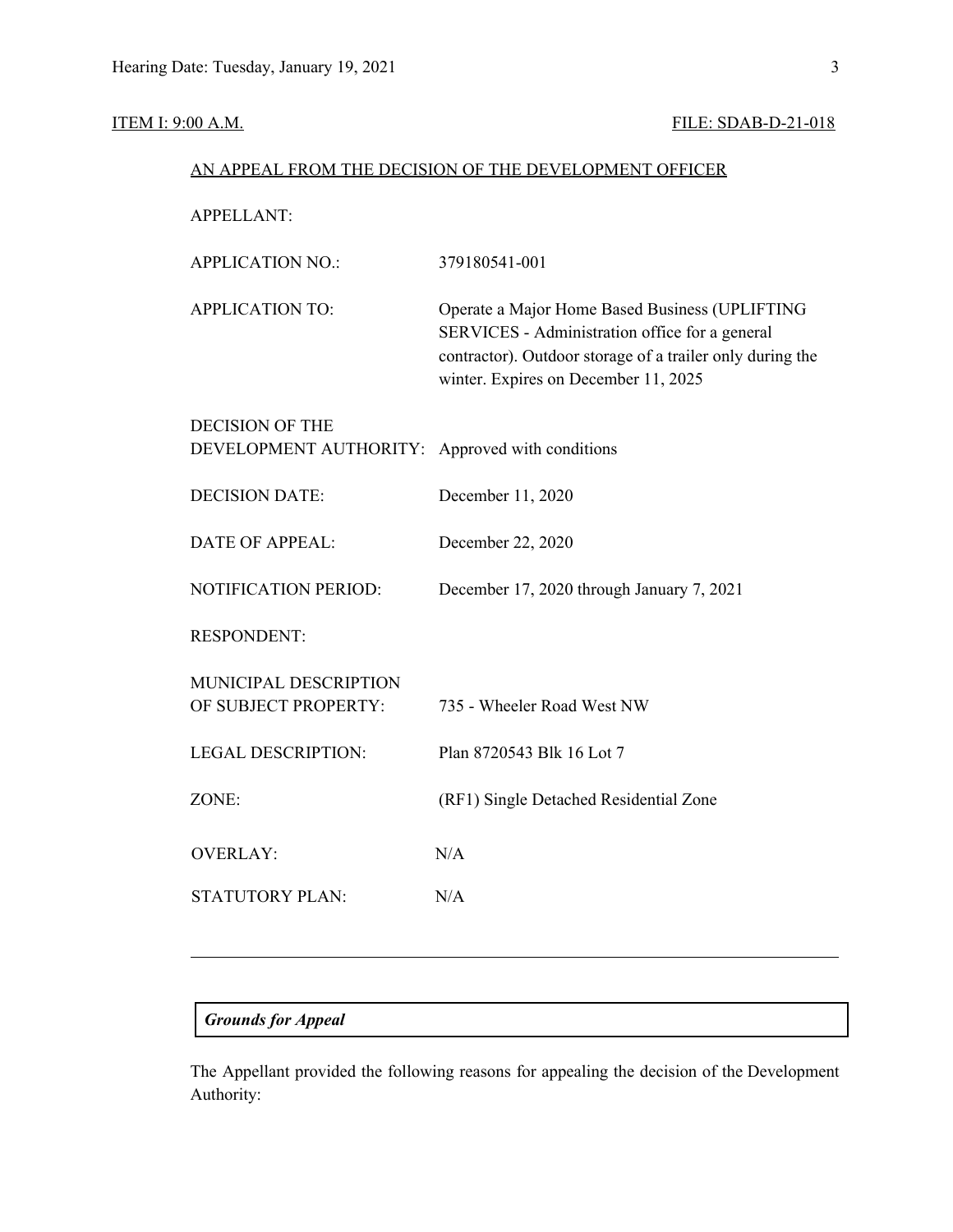Please consider this appeal and objection to the development permit issued for a home based business at 735 Wheeler Road West NW. The indoor office is of no concern, but an outdoor storage trailer is in breach of s. 75 of the Zoning Bylaw:

> 5. there shall be no outdoor business activity, or outdoor storage of material or equipment associated with the business. Indoor storage related to the business activity shall be allowed in either the Dwelling or Accessory buildings;

> 6. the Major Home Based Business shall not change the principal character or external appearance of the Dwelling or Accessory buildings;"

The outdoor storage trailer would also affect traffic flow and parking, since this home is in a cul-de-sac with limited / no parking.

Section 75.5 of the bylaw does not allow temporary outdoor storage (although I would argue 6 months out of 12 is not temporary). It prohibits all outdoor storage. Residents of the neighbourhood did not agree to a semi-permanent eyesore and disruption to traffic and parking, and the alteration to this fundamental understanding should not be permitted, particularly as it is specifically not permitted by the bylaw. I've included a map, which shows the proximity of the houses and the lack of parking and street space.

#### *General Matters*

#### **Appeal Information:**

The *Municipal Government Act*, RSA 2000, c M-26 states the following:

#### **Grounds for Appeal**

**685(1)** If a development authority

- (a) fails or refuses to issue a development permit to a person,
- (b) issues a development permit subject to conditions, or
- (c) issues an order under section 645,

the person applying for the permit or affected by the order under section 645 may appeal to the subdivision and development appeal board.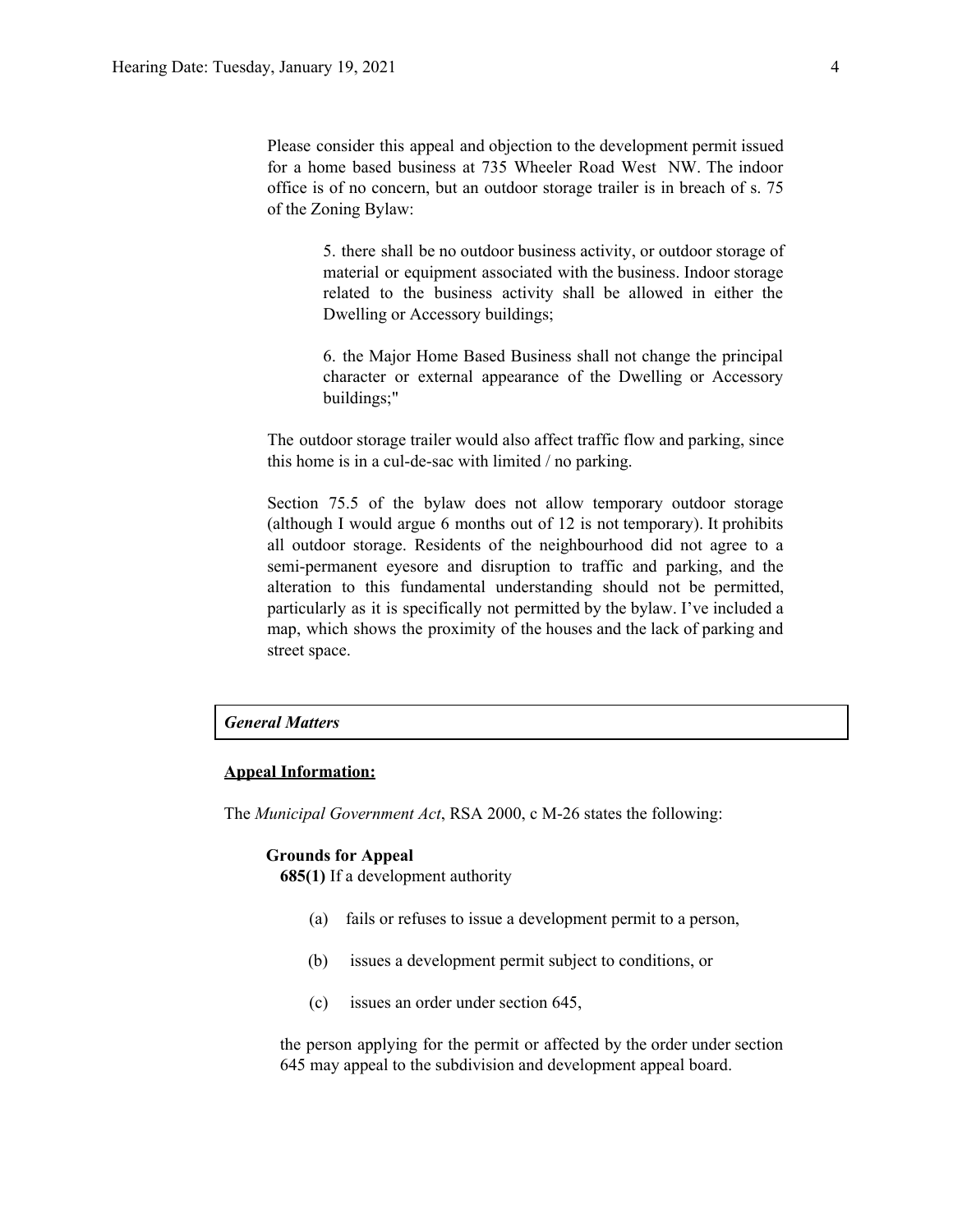**(2)** In addition to an applicant under subsection (1), any person affected by an order, decision or development permit made or issued by a development authority may appeal to the subdivision and development appeal board.

#### **Appeals**

**686(1)** A development appeal to a subdivision and development appeal board is commenced by filing a notice of the appeal, containing reasons, with the board,

- (a) in the case of an appeal made by a person referred to in section 685(1)
	- (i) with respect to an application for a development permit,
		- (A) within 21 days after the date on which the written decision is given under section 642, or
		- (B) if no decision is made with respect to the application within the 40-day period, or within any extension of that period under section 684, within 21 days after the date the period or extension expires,

or

- (ii) with respect to an order under section 645, within 21 days after the date on which the order is made, or
- (b) in the case of an appeal made by a person referred to in section 685(2), within 21 days after the date on which the notice of the issuance of the permit was given in accordance with the land use bylaw.

#### **Hearing and Decision**

**687(3)** In determining an appeal, the subdivision and development appeal board

…

- (a.1) must comply with the land use policies;
- (a.2) subject to section 638, must comply with any applicable statutory plans;
- (a.3) subject to clause (d), must comply with any land use bylaw in effect;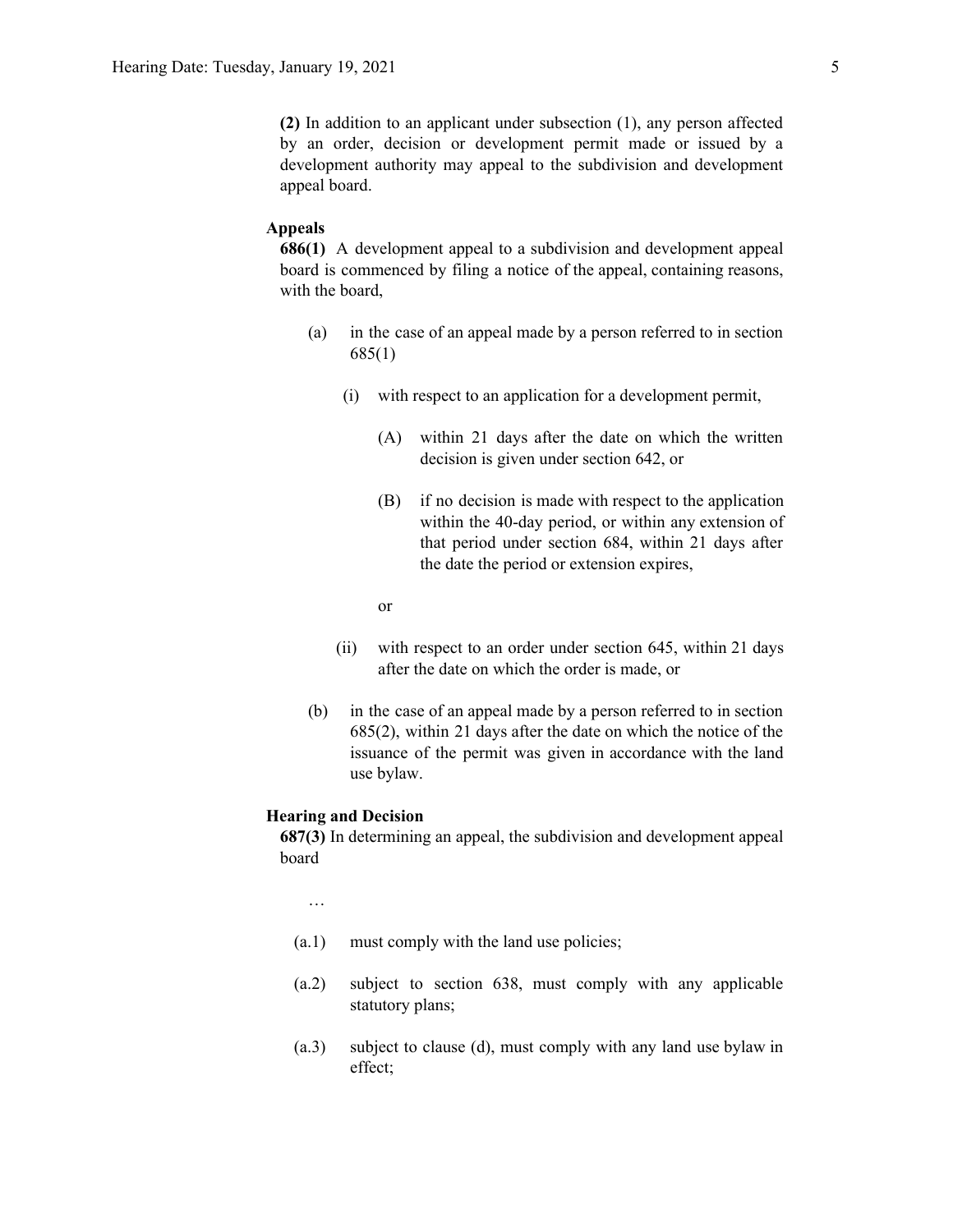- (a.4) must comply with the applicable requirements of the regulations under the *Gaming, Liquor and Cannabis Act* respecting the location of premises described in a cannabis licence and distances between those premises and other premises;
	- …
	- (c) may confirm, revoke or vary the order, decision or development permit or any condition attached to any of them or make or substitute an order, decision or permit of its own;
	- (d) may make an order or decision or issue or confirm the issue of a development permit even though the proposed development does not comply with the land use bylaw if, in its opinion,
		- (i) the proposed development would not
			- (A) unduly interfere with the amenities of the neighbourhood, or
			- (B) materially interfere with or affect the use, enjoyment or value of neighbouring parcels of land,

and

(ii) the proposed development conforms with the use prescribed for that land or building in the land use bylaw.

#### **General Provisions from the** *Edmonton Zoning Bylaw:*

### Under section 110.3(4), a **Major Home Based Business** is a **Discretionary Use** in the **(RF1) Single Detached Residential Zone.**

Under section 7.3(7), **Major Home Based Business** means:

development consisting of the Use of an approved Dwelling or Accessory building by a resident of that Dwelling for one or more businesses that may generate more than one business associated visit per day. The business Use must be secondary to the Residential Use of the building and shall not change the residential character of the Dwelling or Accessory building. The Dwelling may be used as a workplace by a non-resident. This Use includes Bed and Breakfast Operations but does not include General Retail Sales, Cannabis Retail Sales or Cannabis Production and Distribution.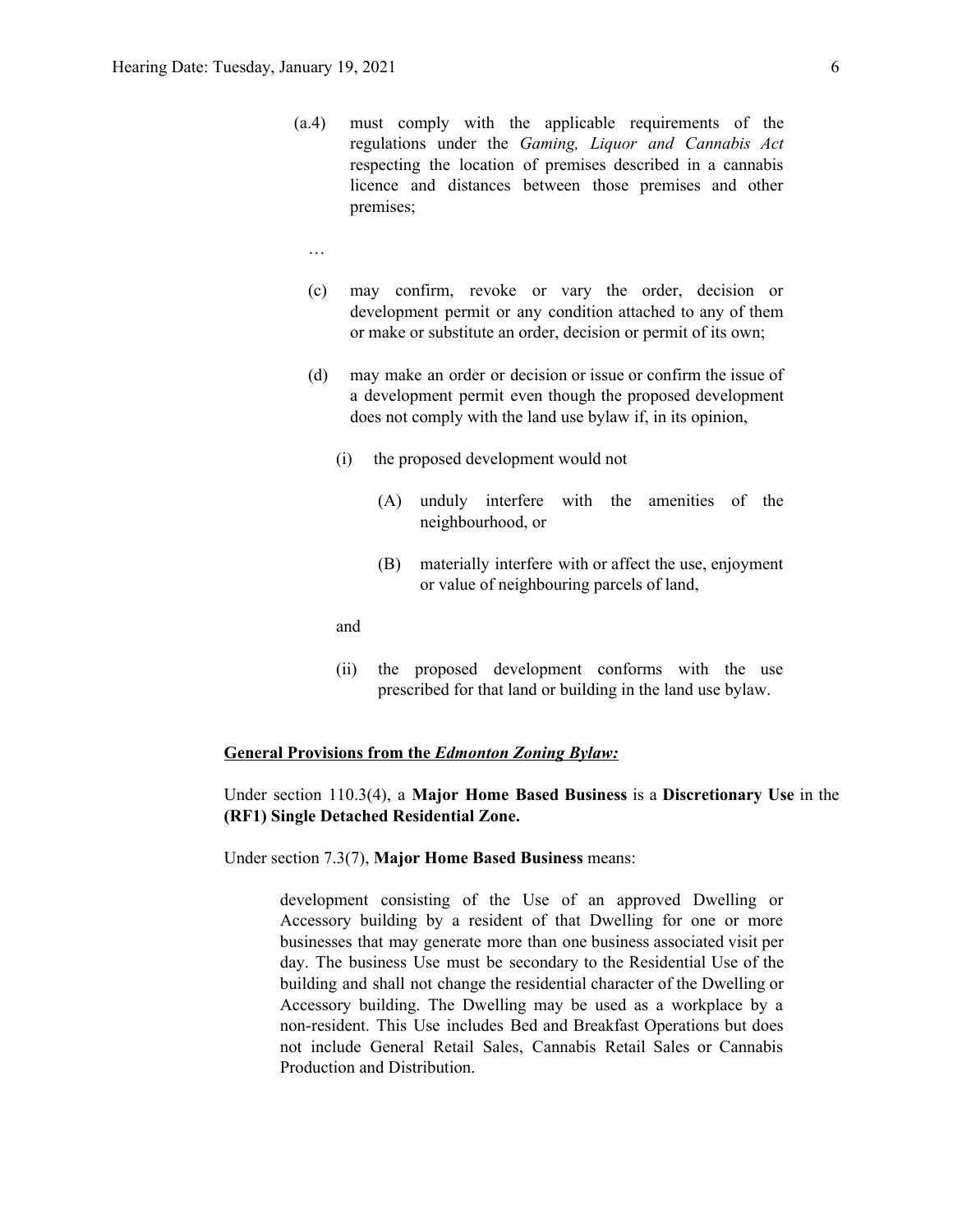Section 110.1 states that the **General Purpose** of the **(RF1) Single Detached Residential Zone** is:

to provide for Single Detached Housing while allowing other forms of small scale housing in the form of Secondary Suites, Garden Suites, Semi-detached Housing and Duplex Housing.

*Discretionary Use*

#### **Development Officer's Determination**

**You are receiving this notice because a Discretionary Use Development Permit has been issued, pursuant to Section 12.4 and 20.3 of the Edmonton Zoning Bylaw.**

**Outdoor Storage - Outdoor storage of a trailer is allowed only during the winter. (Section 75.5).**

[unedited]

#### *Major Home Based Business*

Under section 75 a **Major Home Based Business** shall comply with the following regulations:

- 1. there shall be no exterior display or advertisement other than an identification plaque or Sign a maximum of 20 cm x 30.5 cm in size located on the Dwelling;
- 2. there shall be no mechanical or electrical equipment used that creates external noise, or visible and audible interference with home electronics equipment in adjacent Dwellings;
- 3. the Major Home Based Business shall not generate pedestrian or vehicular traffic, or parking, in excess of that which is characteristic of the Zone in which it is located;
- 4. the number of non-resident employees or business partners working on-site shall not exceed two at any one time;
- **5. there shall be no outdoor business activity, or outdoor storage of material or equipment associated with the business. Indoor storage related to the business activity shall be allowed in either the Dwelling or Accessory buildings;**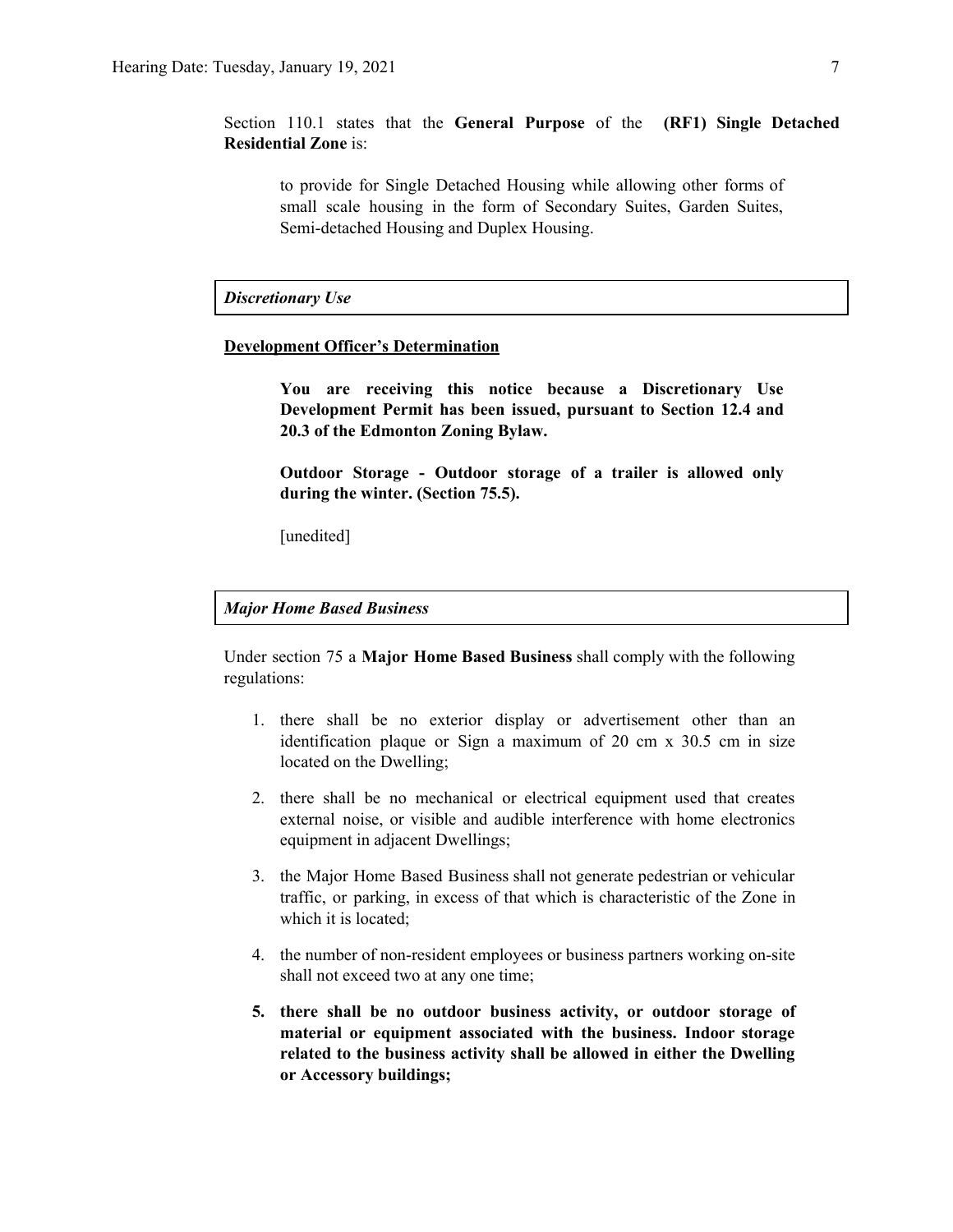- 6. the Major Home Based Business shall not change the principal character or external appearance of the Dwelling or Accessory buildings;
- 7. a Bed and Breakfast Operation, operating as a Major Home Based Business shall have a maximum of two Sleeping Units. Cooking facilities shall not be located within the Sleeping Units. In addition to any other parking requirements of this Bylaw, one additional parking space shall be provided for each Sleeping Unit;
- 8. in addition to the information requirements of subsection 13.1 of this Bylaw, each application for a Development Permit for the Use Major Home Based Business shall include a description of the business to be undertaken at the premises, an indication of the number of business visits per week, provision for parking, and where any materials or equipment associated with the business use are to be stored; and
- 9. the Major Home Based Business shall not be allowed if, in the opinion of the Development Officer, such Use would be more appropriately located in a Commercial or Industrial Zone having regard for the overall compatibility of the Use with the residential character of the area.
- 10. a Major Home Based Business shall not be allowed within the same principal Dwelling containing a Secondary Suite or within the same Site containing a Garden Suite and an associated principal Dwelling, unless the Home Based Business is a Bed and Breakfast Operation and the Secondary Suite or the Garden Suite is an integral part of the Bed and Breakfast Operation.

#### Notice to Applicant/Appellant

**\_\_\_\_\_\_\_\_\_\_\_\_\_\_\_\_\_\_\_\_\_\_\_\_\_\_\_\_\_\_\_\_\_\_\_\_\_\_\_\_\_\_\_\_\_\_\_\_\_\_\_\_\_\_\_\_\_\_\_\_\_\_\_\_\_\_\_\_\_\_\_\_\_\_\_**

Provincial legislation requires that the Subdivision and Development Appeal Board issue its official decision in writing within fifteen days of the conclusion of the hearing.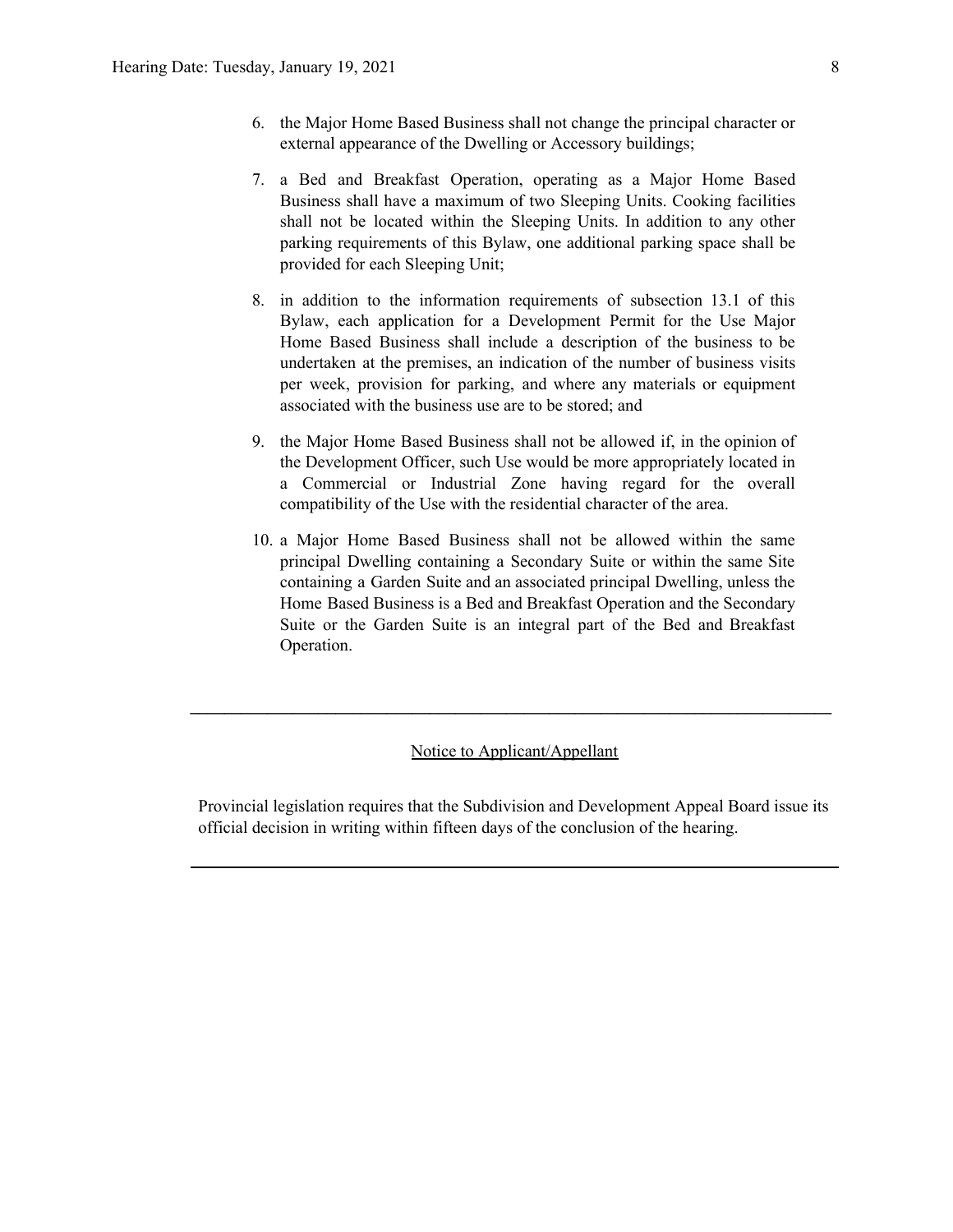| <b>Edmonton</b>                                                                                                                                                                                                                              | Project Number: 379180541-001<br><b>Application Date:</b><br>NOV 25, 2020<br>Printed:<br>December 11, 2020 at 11:00 AM<br>$1$ of $3$<br>Page:                |  |  |  |  |  |  |
|----------------------------------------------------------------------------------------------------------------------------------------------------------------------------------------------------------------------------------------------|--------------------------------------------------------------------------------------------------------------------------------------------------------------|--|--|--|--|--|--|
| <b>Home Occupation</b>                                                                                                                                                                                                                       |                                                                                                                                                              |  |  |  |  |  |  |
| This document is a record of a Development Permit application, and a record of the decision for the undertaking described below, subject to<br>the limitations and conditions of this permit, of the Edmonton Zoning Bylaw 12800 as amended. |                                                                                                                                                              |  |  |  |  |  |  |
| <b>Applicant</b><br>Property Address(es) and Legal Description(s)<br>735 - WHEELER ROAD WEST NW                                                                                                                                              |                                                                                                                                                              |  |  |  |  |  |  |
|                                                                                                                                                                                                                                              | Plan 8720543 Blk 16 Lot 7                                                                                                                                    |  |  |  |  |  |  |
|                                                                                                                                                                                                                                              | Specific Address(es)                                                                                                                                         |  |  |  |  |  |  |
|                                                                                                                                                                                                                                              | 735 - WHEELER ROAD WEST NW<br>Suite:                                                                                                                         |  |  |  |  |  |  |
|                                                                                                                                                                                                                                              | Entryway: 735 - WHEELER ROAD WEST NW                                                                                                                         |  |  |  |  |  |  |
|                                                                                                                                                                                                                                              | Building: 735 - WHEELER ROAD WEST NW                                                                                                                         |  |  |  |  |  |  |
| <b>Scope of Permit</b><br>of a trailer only during the winter. Expires on December 11, 2025.                                                                                                                                                 | To operate a Major Home Based Business (UPLIFTING SERVICES - Administration office for a general contractor). Outdoor storage                                |  |  |  |  |  |  |
| <b>Permit Details</b>                                                                                                                                                                                                                        |                                                                                                                                                              |  |  |  |  |  |  |
| # of business related visits/day:                                                                                                                                                                                                            | # of vehicles at one time:                                                                                                                                   |  |  |  |  |  |  |
| Administration Office Only?: Y                                                                                                                                                                                                               | Business has Trailers or Equipment?: Y                                                                                                                       |  |  |  |  |  |  |
| Class of Permit: Class B                                                                                                                                                                                                                     | Description of Business: Appliance and garage door repair<br>business. Outdoor storage of a trailer only during the<br>winter. Expires on December 11, 2025. |  |  |  |  |  |  |
| Do you live at the property?: Y                                                                                                                                                                                                              | Expiry Date: 2025-12-11 00:00:00                                                                                                                             |  |  |  |  |  |  |
| Outdoor storage on site?: Y                                                                                                                                                                                                                  |                                                                                                                                                              |  |  |  |  |  |  |
| <b>Development Permit Decision</b><br>Approved                                                                                                                                                                                               |                                                                                                                                                              |  |  |  |  |  |  |
| Issue Date: Dec 11, 2020 Development Authority: ZHOU, ROWLEY                                                                                                                                                                                 |                                                                                                                                                              |  |  |  |  |  |  |
|                                                                                                                                                                                                                                              |                                                                                                                                                              |  |  |  |  |  |  |
|                                                                                                                                                                                                                                              |                                                                                                                                                              |  |  |  |  |  |  |
|                                                                                                                                                                                                                                              |                                                                                                                                                              |  |  |  |  |  |  |
|                                                                                                                                                                                                                                              |                                                                                                                                                              |  |  |  |  |  |  |
|                                                                                                                                                                                                                                              |                                                                                                                                                              |  |  |  |  |  |  |
|                                                                                                                                                                                                                                              |                                                                                                                                                              |  |  |  |  |  |  |
|                                                                                                                                                                                                                                              |                                                                                                                                                              |  |  |  |  |  |  |
|                                                                                                                                                                                                                                              |                                                                                                                                                              |  |  |  |  |  |  |
|                                                                                                                                                                                                                                              |                                                                                                                                                              |  |  |  |  |  |  |
|                                                                                                                                                                                                                                              |                                                                                                                                                              |  |  |  |  |  |  |
|                                                                                                                                                                                                                                              |                                                                                                                                                              |  |  |  |  |  |  |
|                                                                                                                                                                                                                                              |                                                                                                                                                              |  |  |  |  |  |  |
|                                                                                                                                                                                                                                              |                                                                                                                                                              |  |  |  |  |  |  |
|                                                                                                                                                                                                                                              |                                                                                                                                                              |  |  |  |  |  |  |
|                                                                                                                                                                                                                                              |                                                                                                                                                              |  |  |  |  |  |  |
|                                                                                                                                                                                                                                              |                                                                                                                                                              |  |  |  |  |  |  |
|                                                                                                                                                                                                                                              |                                                                                                                                                              |  |  |  |  |  |  |
|                                                                                                                                                                                                                                              |                                                                                                                                                              |  |  |  |  |  |  |
|                                                                                                                                                                                                                                              |                                                                                                                                                              |  |  |  |  |  |  |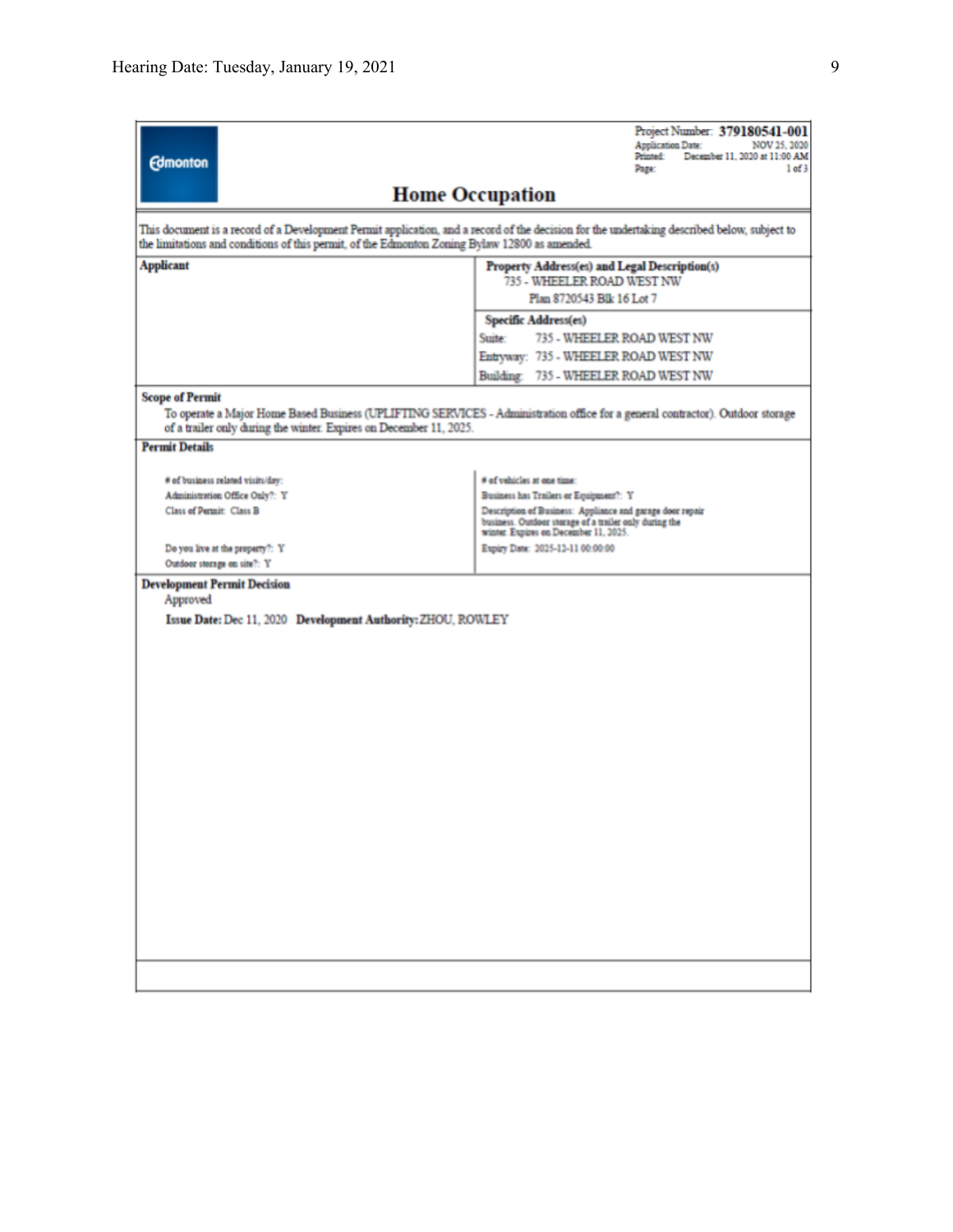| <b>Edmonton</b>  |                                                                                   |                                                                                                                                                                                                                                                                                                                                                                                           | Project Number: 379180541-001<br><b>Application Date:</b><br>NOV 25, 2020<br>December 11, 2020 at 11:00 AM<br>Printed:<br>$2$ of $3$<br>Page: |
|------------------|-----------------------------------------------------------------------------------|-------------------------------------------------------------------------------------------------------------------------------------------------------------------------------------------------------------------------------------------------------------------------------------------------------------------------------------------------------------------------------------------|-----------------------------------------------------------------------------------------------------------------------------------------------|
|                  |                                                                                   | <b>Home Occupation</b>                                                                                                                                                                                                                                                                                                                                                                    |                                                                                                                                               |
| amended          | <b>Subject to the Following Conditions</b>                                        | Unless otherwise stated, all references to "section numbers" refer to the authority under the Edmonton Zoning Bylaw #12800, as                                                                                                                                                                                                                                                            |                                                                                                                                               |
|                  |                                                                                   |                                                                                                                                                                                                                                                                                                                                                                                           |                                                                                                                                               |
|                  |                                                                                   | 1. The business owner must live at the site. The business use must be secondary to the residential use of the building and shall not<br>change the residential character of the Dwelling or Accessory Building (Section 7.3(7)).                                                                                                                                                          |                                                                                                                                               |
|                  | $cm(12")$ in size located on the dwelling (Section $75.1$ ).                      | 2. There shall be no exterior display or advertisement other than an identification plaque or sign a maximum of 20 cm (8") x 30.5                                                                                                                                                                                                                                                         |                                                                                                                                               |
|                  | characteristic of the Zone in which it is located (Section 75.3).                 | 3. The Major Home Based Business shall not generate pedestrian or vehicular traffic, or parking, in excess of that which is                                                                                                                                                                                                                                                               |                                                                                                                                               |
|                  | 4. There shall be no non-resident employees or business partners working on-site. |                                                                                                                                                                                                                                                                                                                                                                                           |                                                                                                                                               |
|                  | 5. There shall be no client visits associated with the business.                  |                                                                                                                                                                                                                                                                                                                                                                                           |                                                                                                                                               |
|                  |                                                                                   | 6. The site shall not be used as a daily rendezvous for employees or business partners.                                                                                                                                                                                                                                                                                                   |                                                                                                                                               |
|                  |                                                                                   | 7. The site shall not be used by employees or business partners as a parking, storage or working location.                                                                                                                                                                                                                                                                                |                                                                                                                                               |
| and autumn.      |                                                                                   | 8. There shall be no outdoor business activities, or outdoor storage of material or equipment associated with the business except for<br>a trailer stored outside only during the winter (Section 75.5). The trailer must be stored inside the garage during the spring, summer,                                                                                                          |                                                                                                                                               |
|                  |                                                                                   | 9. No offensive noise, odour, vibration, smoke, litter, heat or other objectionable effect shall be produced.                                                                                                                                                                                                                                                                             |                                                                                                                                               |
|                  | 10. Fabrications of business related materials are prohibited.                    |                                                                                                                                                                                                                                                                                                                                                                                           |                                                                                                                                               |
|                  | equipment shall be stored at an approved storage facility.                        | 11. All commercial and industrial equipment, including but not limited to Bobcats and Sea-cans, are not permitted at the site. The                                                                                                                                                                                                                                                        |                                                                                                                                               |
|                  |                                                                                   | 12. All commercial, industrial and overweight vehicles shall be parked at an approved storage facility. The Development Permit<br>may be revoked if any commercial, industrial and overweight vehicles are parked or stored at the residential site.                                                                                                                                      |                                                                                                                                               |
|                  | a Residential Zone (Section 45.1.a.).                                             | 13. Any commercial vehicle, loaded or unloaded, having a maximum gross vehicle weight (G.V.W.) exceed 4600 kg is prohibited in                                                                                                                                                                                                                                                            |                                                                                                                                               |
|                  | granted for this Major Home Based Business.                                       | 14. All parking for the Dwelling and Home Based Business must be accommodated on site, unless a parking variance has been                                                                                                                                                                                                                                                                 |                                                                                                                                               |
| (Section 17.2).  |                                                                                   | 15. This Development Permit may be cancelled at any time if the Home Based Business as stated in the Permit Details changes                                                                                                                                                                                                                                                               |                                                                                                                                               |
|                  |                                                                                   | 16. This approval is for a 5 year period from the date of this decision. A new Development Permit must be obtained to continue to<br>operate the business from this location. This Development Permit expires on December 11, 2025.                                                                                                                                                       |                                                                                                                                               |
| Notes:           |                                                                                   |                                                                                                                                                                                                                                                                                                                                                                                           |                                                                                                                                               |
| $(Secton 5.2)$ . |                                                                                   | 1. An approved Development Permit means that the proposed development has been reviewed against the provisions of this bylaw.<br>It does not remove obligations to conform with other legislation, bylaws or land title instruments such as the Municipal<br>Government Act, the Edmonton Building Permit Bylaw or any caveats, covenants or easements that might be attached to the Site |                                                                                                                                               |
|                  |                                                                                   |                                                                                                                                                                                                                                                                                                                                                                                           |                                                                                                                                               |
|                  |                                                                                   |                                                                                                                                                                                                                                                                                                                                                                                           |                                                                                                                                               |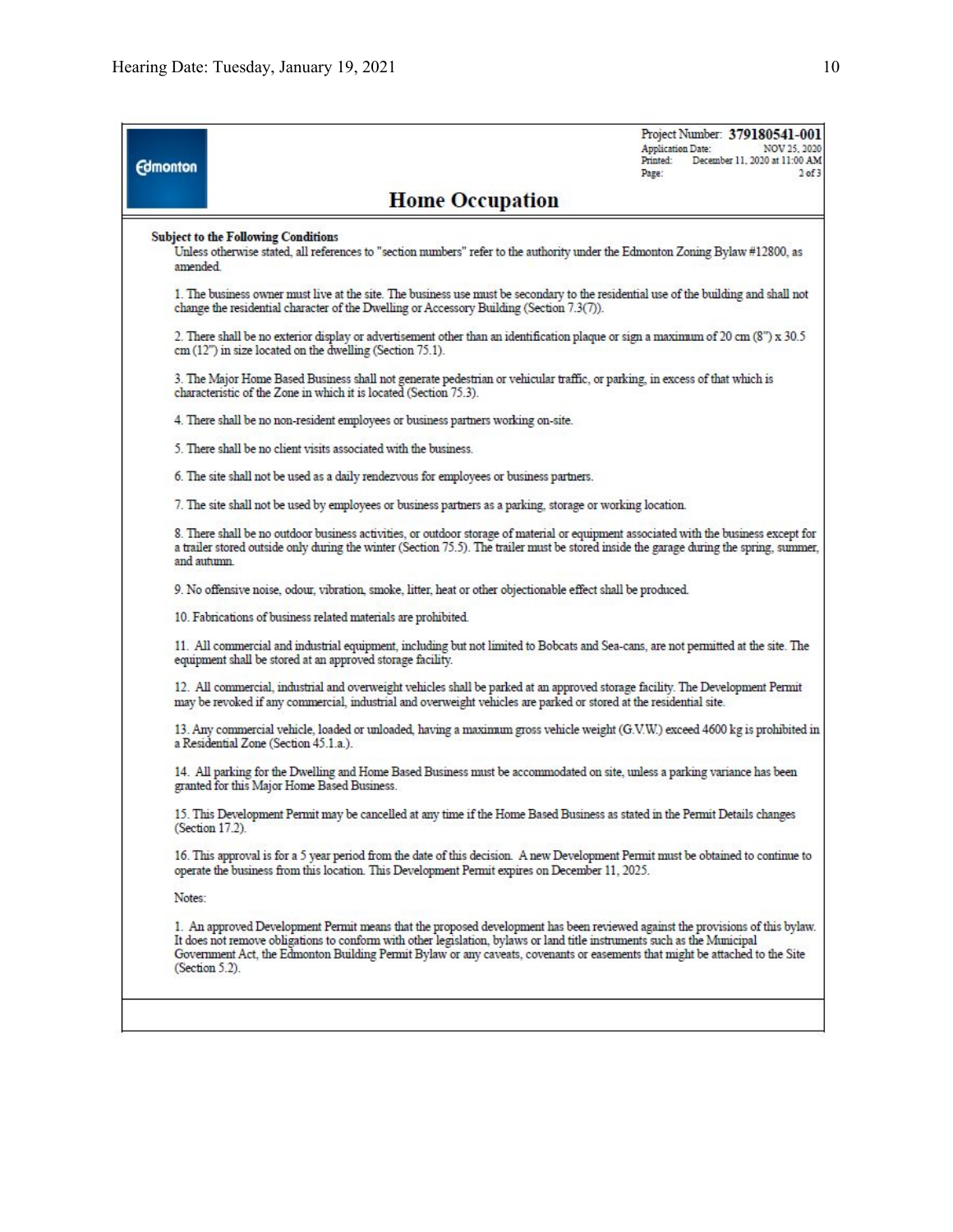| <b>Home Occupation</b><br>2. This Development Permit is not a Business License.<br>3. Subject to the right of appeal. The permit is not valid until the required Notification Period expires (date noted below in<br>accordance with Section 21.1 and 17.1).<br>4. This Development Permit is for an Administration Office and outdoor storage of a trailer during the winter only.<br><b>Variances</b><br>You are receiving this notice because a Discretionary Use Development Permit has been issued, pursuant to Section 12.4 and 20.3<br>of the Edmonton Zoning Bylaw.<br>Outdoor Storage - Outdoor storage of a trailer is allowed only during the winter. (Section 75.5).<br><b>Rights of Appeal</b><br>This approval is subject to the right of appeal as outlined in Chapter 24, Section 683 through 689 of the Municipal Government<br>Amendment Act.<br>Notice Period Begins: Dec 17, 2020<br>Ends: Jan 07, 2021<br><b>Amount Paid</b><br><b>Fee Amount</b><br>Receipt#<br><b>Date Paid</b><br>\$327.00<br>Dec 07, 2020<br>Dev. Application Fee<br>\$327.00<br>033649036015001<br><b>Total GST Amount:</b><br>\$0.00<br>\$327.00<br>Totals for Permit:<br>\$327.00 | <b>Edmonton</b> |  | Project Number: 379180541-001<br>Application Date:<br>NOV 25, 2020<br>December 11, 2020 at 11:00 AM<br>Printed:<br>Page:<br>$3$ of $3$ |
|-------------------------------------------------------------------------------------------------------------------------------------------------------------------------------------------------------------------------------------------------------------------------------------------------------------------------------------------------------------------------------------------------------------------------------------------------------------------------------------------------------------------------------------------------------------------------------------------------------------------------------------------------------------------------------------------------------------------------------------------------------------------------------------------------------------------------------------------------------------------------------------------------------------------------------------------------------------------------------------------------------------------------------------------------------------------------------------------------------------------------------------------------------------------------------|-----------------|--|----------------------------------------------------------------------------------------------------------------------------------------|
|                                                                                                                                                                                                                                                                                                                                                                                                                                                                                                                                                                                                                                                                                                                                                                                                                                                                                                                                                                                                                                                                                                                                                                               |                 |  |                                                                                                                                        |
|                                                                                                                                                                                                                                                                                                                                                                                                                                                                                                                                                                                                                                                                                                                                                                                                                                                                                                                                                                                                                                                                                                                                                                               |                 |  |                                                                                                                                        |
|                                                                                                                                                                                                                                                                                                                                                                                                                                                                                                                                                                                                                                                                                                                                                                                                                                                                                                                                                                                                                                                                                                                                                                               |                 |  |                                                                                                                                        |
|                                                                                                                                                                                                                                                                                                                                                                                                                                                                                                                                                                                                                                                                                                                                                                                                                                                                                                                                                                                                                                                                                                                                                                               |                 |  |                                                                                                                                        |
|                                                                                                                                                                                                                                                                                                                                                                                                                                                                                                                                                                                                                                                                                                                                                                                                                                                                                                                                                                                                                                                                                                                                                                               |                 |  |                                                                                                                                        |
|                                                                                                                                                                                                                                                                                                                                                                                                                                                                                                                                                                                                                                                                                                                                                                                                                                                                                                                                                                                                                                                                                                                                                                               |                 |  |                                                                                                                                        |
|                                                                                                                                                                                                                                                                                                                                                                                                                                                                                                                                                                                                                                                                                                                                                                                                                                                                                                                                                                                                                                                                                                                                                                               |                 |  |                                                                                                                                        |
|                                                                                                                                                                                                                                                                                                                                                                                                                                                                                                                                                                                                                                                                                                                                                                                                                                                                                                                                                                                                                                                                                                                                                                               |                 |  |                                                                                                                                        |
|                                                                                                                                                                                                                                                                                                                                                                                                                                                                                                                                                                                                                                                                                                                                                                                                                                                                                                                                                                                                                                                                                                                                                                               |                 |  |                                                                                                                                        |
|                                                                                                                                                                                                                                                                                                                                                                                                                                                                                                                                                                                                                                                                                                                                                                                                                                                                                                                                                                                                                                                                                                                                                                               | Fees            |  |                                                                                                                                        |
|                                                                                                                                                                                                                                                                                                                                                                                                                                                                                                                                                                                                                                                                                                                                                                                                                                                                                                                                                                                                                                                                                                                                                                               |                 |  |                                                                                                                                        |
|                                                                                                                                                                                                                                                                                                                                                                                                                                                                                                                                                                                                                                                                                                                                                                                                                                                                                                                                                                                                                                                                                                                                                                               |                 |  |                                                                                                                                        |
|                                                                                                                                                                                                                                                                                                                                                                                                                                                                                                                                                                                                                                                                                                                                                                                                                                                                                                                                                                                                                                                                                                                                                                               |                 |  |                                                                                                                                        |
|                                                                                                                                                                                                                                                                                                                                                                                                                                                                                                                                                                                                                                                                                                                                                                                                                                                                                                                                                                                                                                                                                                                                                                               |                 |  |                                                                                                                                        |
|                                                                                                                                                                                                                                                                                                                                                                                                                                                                                                                                                                                                                                                                                                                                                                                                                                                                                                                                                                                                                                                                                                                                                                               |                 |  |                                                                                                                                        |
|                                                                                                                                                                                                                                                                                                                                                                                                                                                                                                                                                                                                                                                                                                                                                                                                                                                                                                                                                                                                                                                                                                                                                                               |                 |  |                                                                                                                                        |